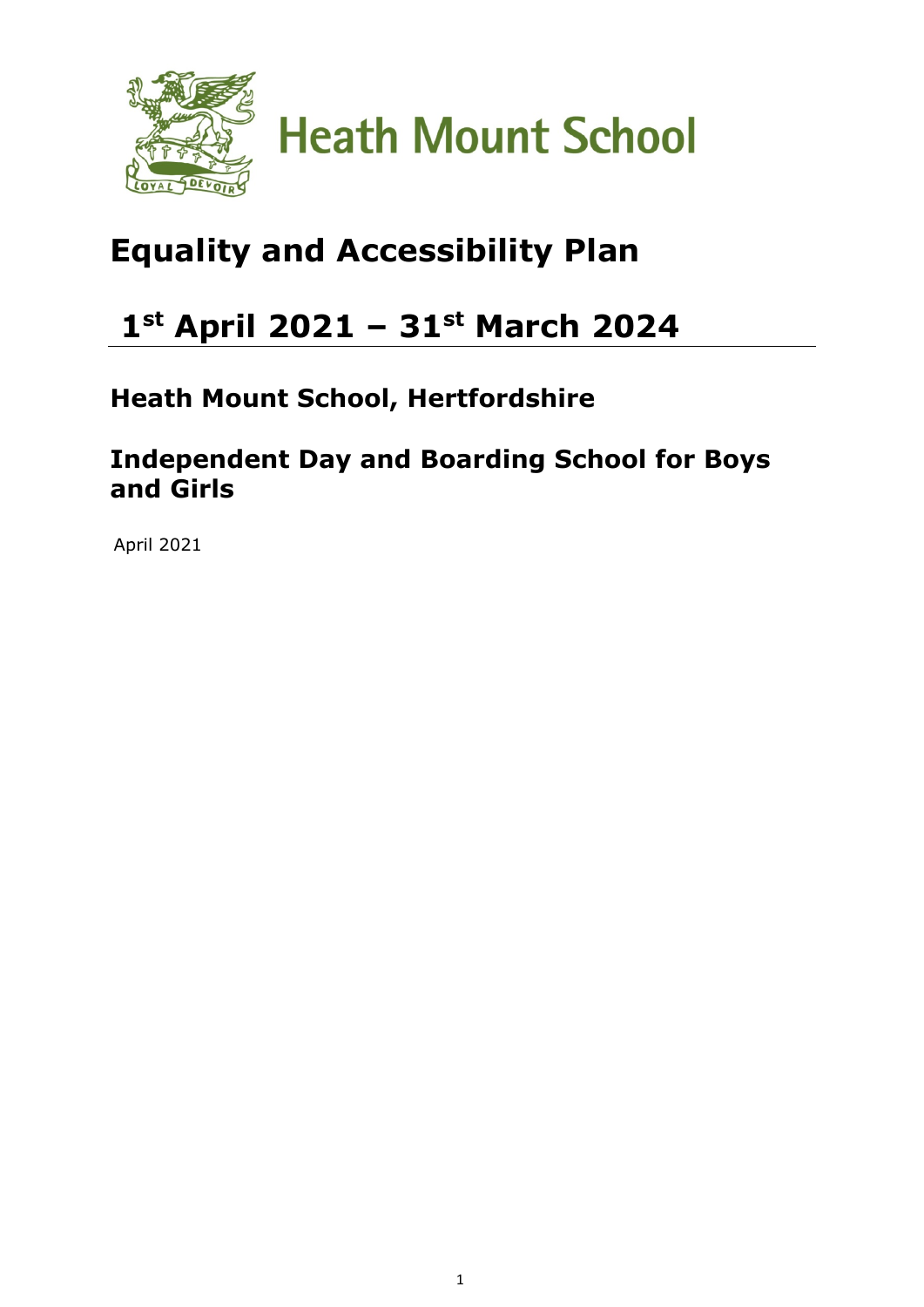

This document meets the requirements of schedule 10 of the equality Act 2010 and the Department for Education (DfE) guidance for schools on the Equality Act 2010.

The Equality Act 2010 defines an individual as disabled if he or she has a physical or mental impairment that has a 'substantial' and 'long-term' adverse effect on his or her ability to undertake normal day to day activities.

Under the Special Educational Needs and Disability (SEND) Code of Practice. 'long-term' is defined as a 'year or more' and 'substantial' is defined as 'more than minor or trivial'. The definition includes sensory impairments such as those affecting sight or hearing, and long-term health conditions such as asthma, diabetes, epilepsy and cancer.

Schools are required to make 'reasonable adjustments' for pupils with disabilities under the Equality Act 2010, to alleviate any substantial disadvantage that a disabled pupil faces in comparison with non-disabled pupils. This can include, for example, the provision of an auxiliary aid or adjustments to premises.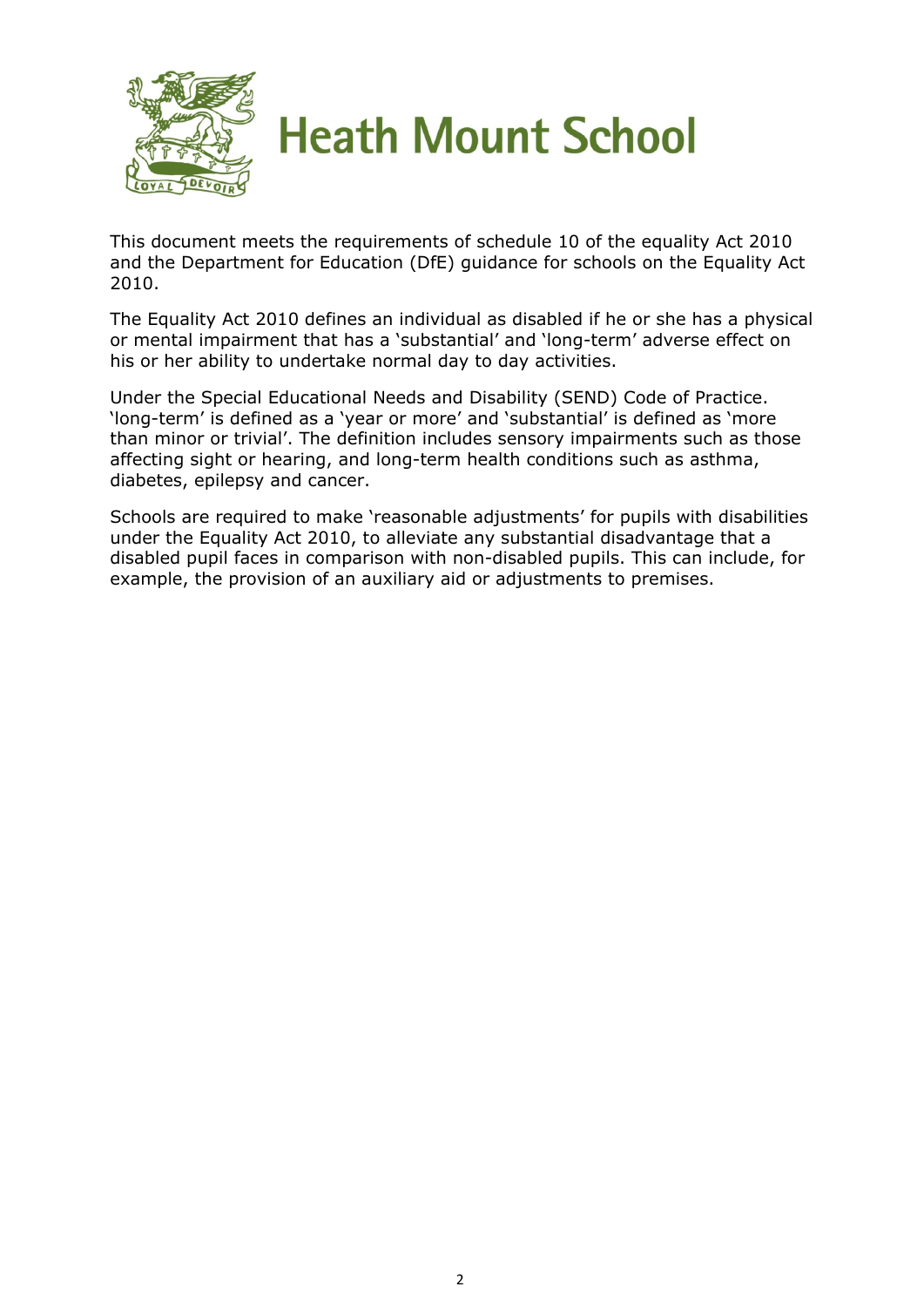

#### **1.0 ETHOS AND AIMS**

- 1.1 Heath Mount School ("The School") has a legal duty under the Equality Act 2010 to be non-discriminatory towards its pupils and provide equal access to the curriculum, pastoral care, and extra-curricular activities. The equality and accessibility duty thereby provides a framework for identifying pupil needs and weighing them against other educational priorities when making relevant decisions including those decisions on participation in School activities. The School also has an extended duty of care to all employees or visitors on the site whether parents, carers, visitors or alumni.
- 1.2 The School welcomes the duty to eliminate discrimination against anyone with "protected characteristics" and foster good relations, irrespective of gender, race (including colour, nationality and ethnic or national origins), disability, religion and belief, sexual identity or orientation, gender reassignment / transgender, marital or civil partnership status, pregnancy or state of maternity (in the case of employees of the School, this also includes age) whether actual, perceptual or by association.
- 1.3 Promoting equal opportunities is fundamental to the aims and ethos of Heath Mount School. We welcome applications from those with as diverse a range of backgrounds as possible. This enriches our community and is vital in preparing our pupils for today's world. We concentrate on educating the individual, to provide a comfortable and welcoming atmosphere where each individual feels valued and can flourish.
- 1.4 The School has a legal obligation to make reasonable adjustments not to put any pupil with a protected characteristic or prospective pupil with a protected characteristic at a disadvantage compared with others who are not disadvantaged because of a protected characteristic.
- 1.5 The School requires parents to inform the School in the relevant section of the application form of any disability or need: the School cannot guarantee to make provision if that need has not been disclosed.

In assessing any prospective pupil, the School may take such advice and require such assessments (e.g. an Educational Psychologist's report) and recommendations it deems appropriate.

1.6 Not all pupils with Special Educational Needs will be classified as having a Disability and vice-versa

#### 2.0 **SCOPE OF THE PLAN**

2.1 The School's Accessibility Plan contains relevant actions to:

2.1.1 increase the extent to which all pupils with protected characteristics can participate in the School's curriculum,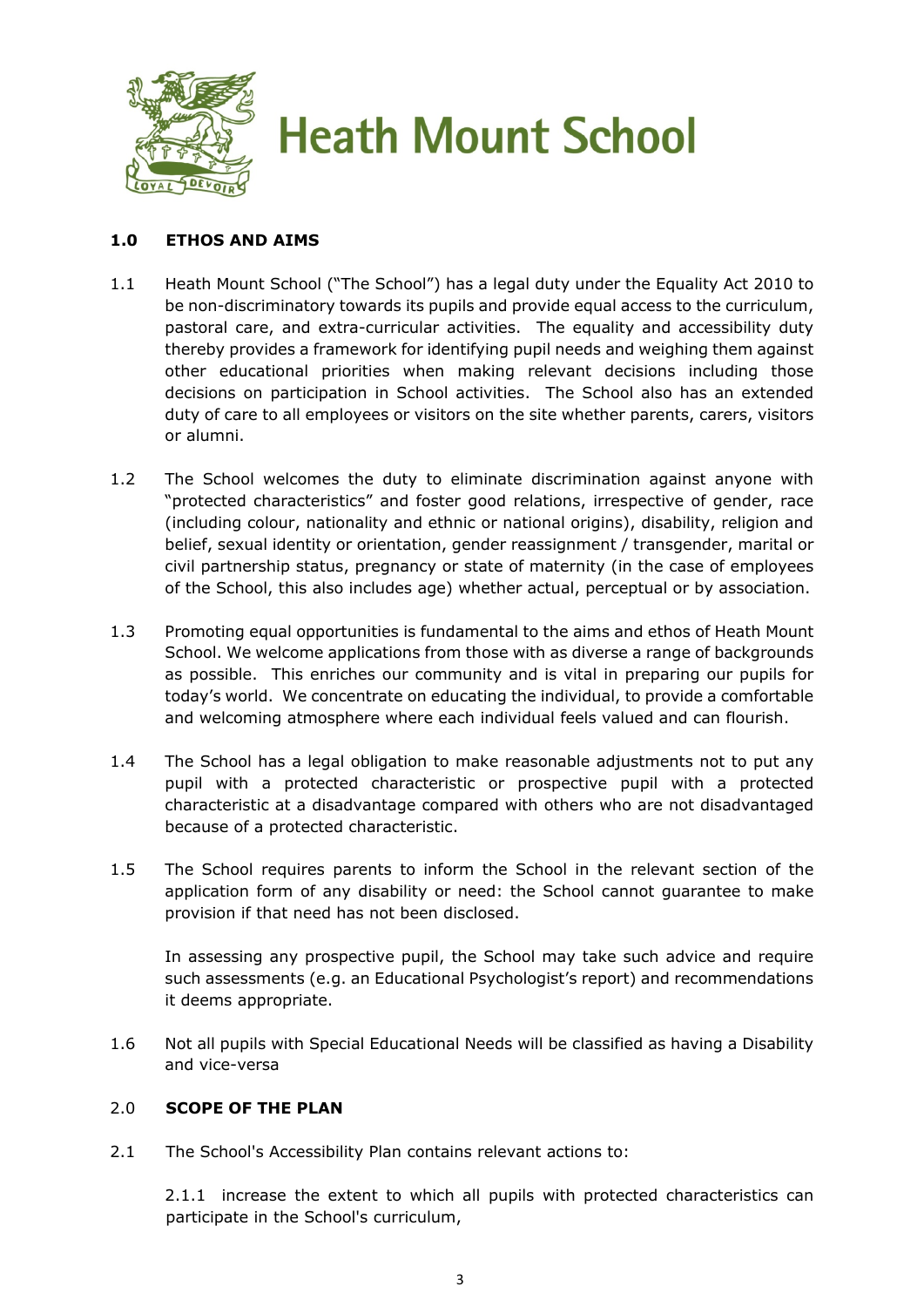

2.1.2 improve the School's physical environment for the purpose of increasing the extent to which disabled pupils are able to take advantage of education and benefits, facilities or services provided or offered by the School within the constraints of local planning permission and budget, recognising that some possible improvements are unlikely to be considered as reasonable adjustments if their costs to the School are prohibitive or if the building can't be adapted due to its Grade 1 listed status;

2.1.3 improve the delivery to disabled pupils of information which is readily accessible to pupils who are not disabled;

2.1.4 ensure that the School makes reasonable adjustments not to put any pupil with a protected characteristic or prospective pupil with a protected characteristic at a disadvantage compared with others who are not disadvantaged because of a protected characteristic.

2.2 The plan is reviewed annually by the relevant Governors sub-committees to:

2.2.1 make recommendations with a view to improving the accessibility of its education in many aspects to pupils or prospective pupils with protected characteristics by means of reasonable adjustments and by planning for the future

2.2.2 prepare the School's SEN policy;

2.2.3 Ensure the School's Equal Opportunities Policy and other policies and guidelines will have regard for inclusiveness and the difficulties faced by those with protected characteristics, thereby improving understanding and integration

2.2.4 review such plans and policies as necessary and at least on an annual basis.

- 2.3 The following has been considered when developing and reviewing the plan:
	- Admissions
	- Attainment
	- **Attendance**
	- Exclusions
	- **Fducation**
	- Extra-curricular activities
	- Governing body representation
	- Health and Safety
	- Physical school environment
	- Selection and recruitment of staff
	- Sporting education and activities
	- Staff training
	- Welfare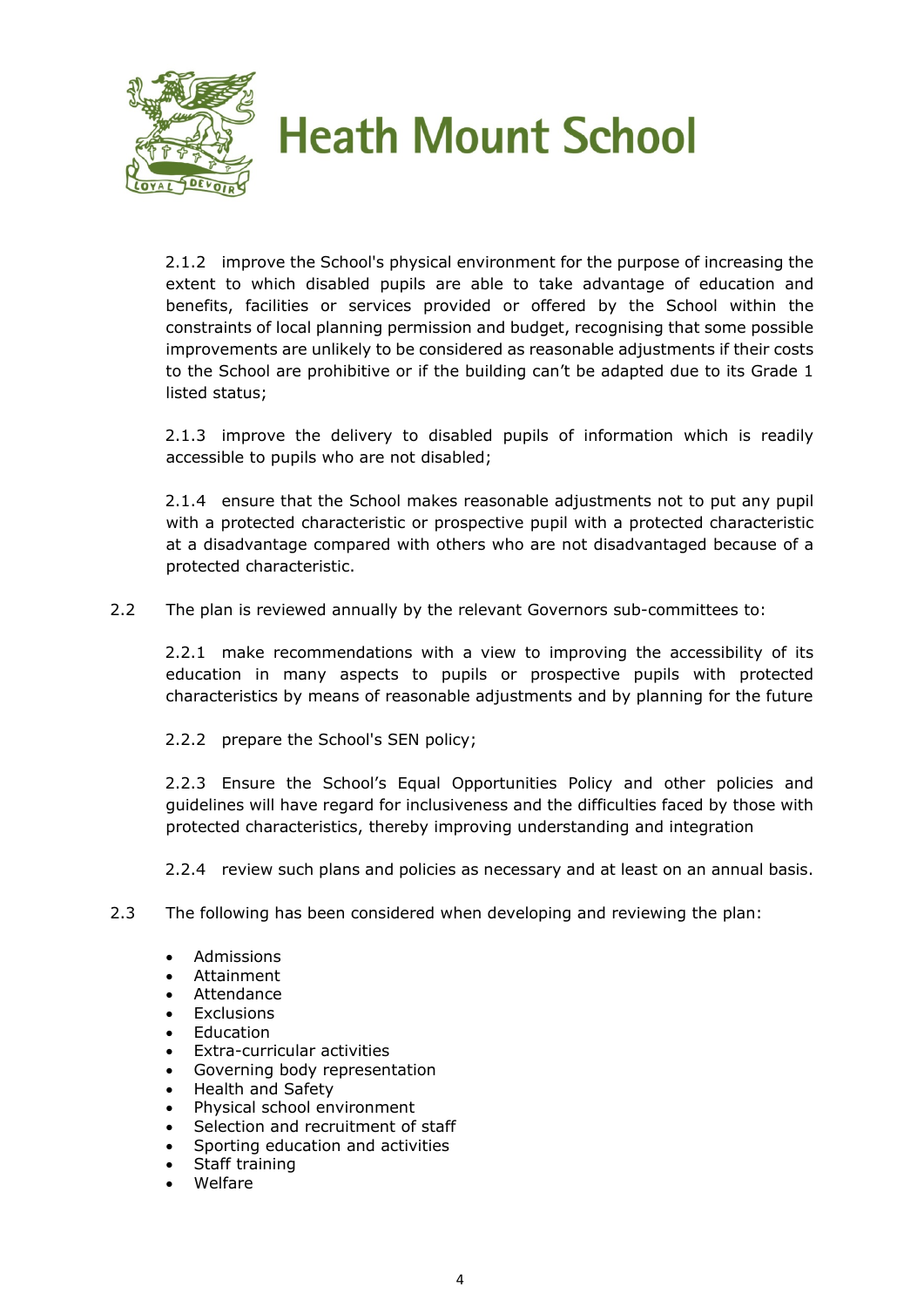

- 2.4 The School has also consulted staff with responsibility for the induction arrangements for new pupils to ensure that the particular needs of pupils with protected characteristics are recognised in advance, that suitable staff training is provided and that any modifications to the curriculum or premises are fed into the plan before the arrival of the new pupils.
- 2.5 Appropriate training for relevant staff will be provided to enhance an understanding of those with protected characteristics, to highlight the need for making reasonable adjustments and to improve the School's educational provision.

#### **3 HOW THE PLAN IS REVIEWED AND MONITORED**

- 3.1 There is a formal review of the implementation of the plan of the Buildings and Infrastructure committee. Senior leadership provides a full report at this meeting and identifies which measures have been achieved and where any delay in implementation is foreseen. The plan is then updated with adjusted time-frames where necessary.
- 3.2 The school's Governors are ultimately responsible for ensuring the implementation of the accessibility plan during the period to which it relates. A new plan will be drawn up every three years.

#### **4 THE SCHOOL BUILDINGS AND GROUNDS**

- 4.1 Heath Mount consists of multiple buildings of different ages situated on a 40 acre site based around a Grade 1 listed mansion.
- 4.2 The Nursery and Pre-Prep are situated in two adjoining buildings which are modern, light and airy with full accessibility from the front doors and around the buildings. Disabled facilities are provided in both buildings. There is a fenced-in nursery playground and an open green field playing area for Reception to Year Two. Both these playing areas can be accessed by wheelchair.
- 4.3 The Lower School (Years 3-4) is a modern, light and airy building with disabled access and facilities.
- 4.4 The Performing arts centre, which is linked to the lower school, has full disabled access and a lift to the stage floor, and includes the year 3 and 4 changing facilities. A disabled toilet is available with access from both the Lower School and the theatre. A dedicated wheelchair space is available within the theatre.
- 4.5 The main house is a Grade 1 listed building with five floors (basement, ground floor, mezzanine, 1st floor and 2nd floor). The design of the building and planning restrictions means that it is not possible to put in a lift to the upper and lower floors. Access to the ground floor can be made from the main entrance where there is one step or via a side entrance with ramp. There is reasonable access (not wheelchair) to the 1st floor and limited access to the mezzanine and 2nd floor. There is reasonable access to the basement. Currently Years 5-8 are based in this building and scheduling of classes / location of form rooms can be adapted to allow access.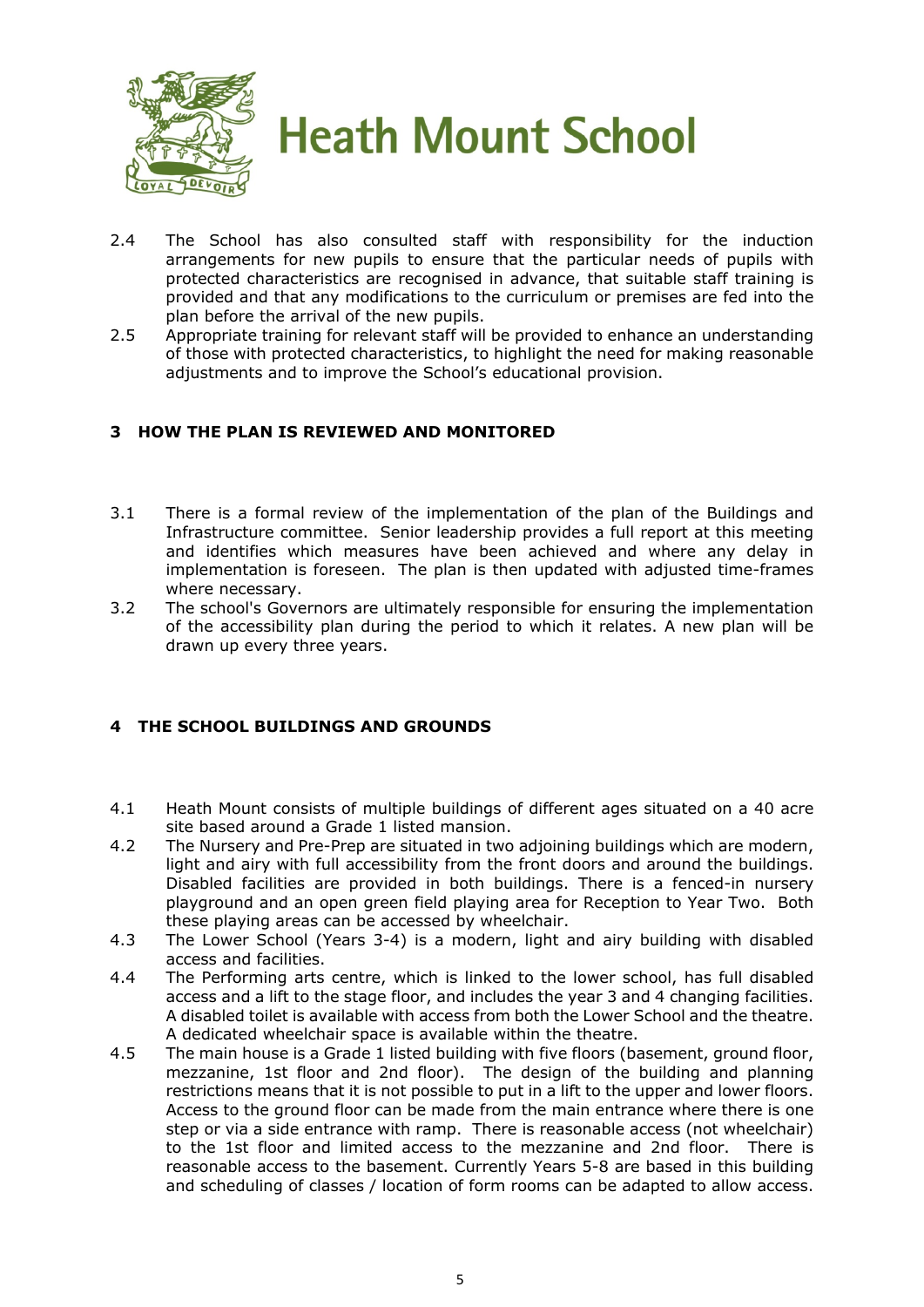

Currently there is no wheelchair access internally to the music block, although this can be accessed externally.

- 4.6 Boys boarding is based on the mezzanine and first floor of the main house which can only be accessed by a flight of steps.
- 4.7 Access can be gained to the Sports Hall, which is used for services and whole school events as well as sporting activities, from the side door without a step. From here there is full access to the ground floor including sports hall, changing rooms and dance studio but limited access to the first floor up a flight of internal stairs. A disabled toilet is provided on the ground floor.
- 4.8 Access to the sports Pavilion is up a sloping stone path from a concrete drive. The Pavilion is on one level and has a disabled toilet.
- 4.9 The swimming pool and changing rooms can be accessed by wheelchair. Entry to the swimming pool (shallow end and deep end) is by steps. No special hoist is provided for disabled access.
- 4.10 River House is a two storey girls' boarding house located off the main campus. Access can be made to the ground floor public rooms but there is only limited access to the dormitories on the 1st floor up a flight of stairs.

#### **5 ACCESS TO THE CURRICULUM**

- 5.1 This plan should be read in conjunction with the School's Admissions Policy and Special Educational Needs Policy.
- 5.2 Curriculum planning shall reflect a commitment to equality, promoting tolerance and respect for others.
- 5.3 Heath Mount School aims to offer the highest quality of teaching and learning and support all pupils in the pursuit of academic and personal excellence. We have high expectations of all of our pupils and we strive to ensure that each and every pupil can take part in the whole school curriculum. We value the diversity of our school community and appreciate the contribution that pupils with special educational needs (SEN) and/or disabilities can bring to school life. This policy applies to all pupils including those in the EYFS and all prospective pupils.
- 5.4 We have an admissions policy that seeks to remove barriers to entry to our school for pupils with Protected Characteristics, Special Educational Needs and/or disabilities. We strive to be a fully inclusive and welcoming school that aims to develop excellence in a wide range of fields such as music, drama, art and sport. The school expects its pupils to take part in such activities to the best of their abilities.
- 5.5 We regularly review and take steps to improve the physical environment of the school, within the restrictions of the Grade 1 listing of the main house in order to increase the extent to which disabled pupils are able to take advantage of the education and associated services offered by the school.
- 5.6 We provide written information to pupils with disabilities in ways that are userfriendly and fully support the pupils in their learning experience.
- 5.7 Our staff regularly review their teaching strategies to ensure that any potential barriers to learning and participation by disabled pupils are removed. We support our teaching and non-teaching staff with a programme of in-depth training designed to raise their awareness of disabilities and to enable them to minimise any potential difficulties for pupils. We promote the importance of using language that does not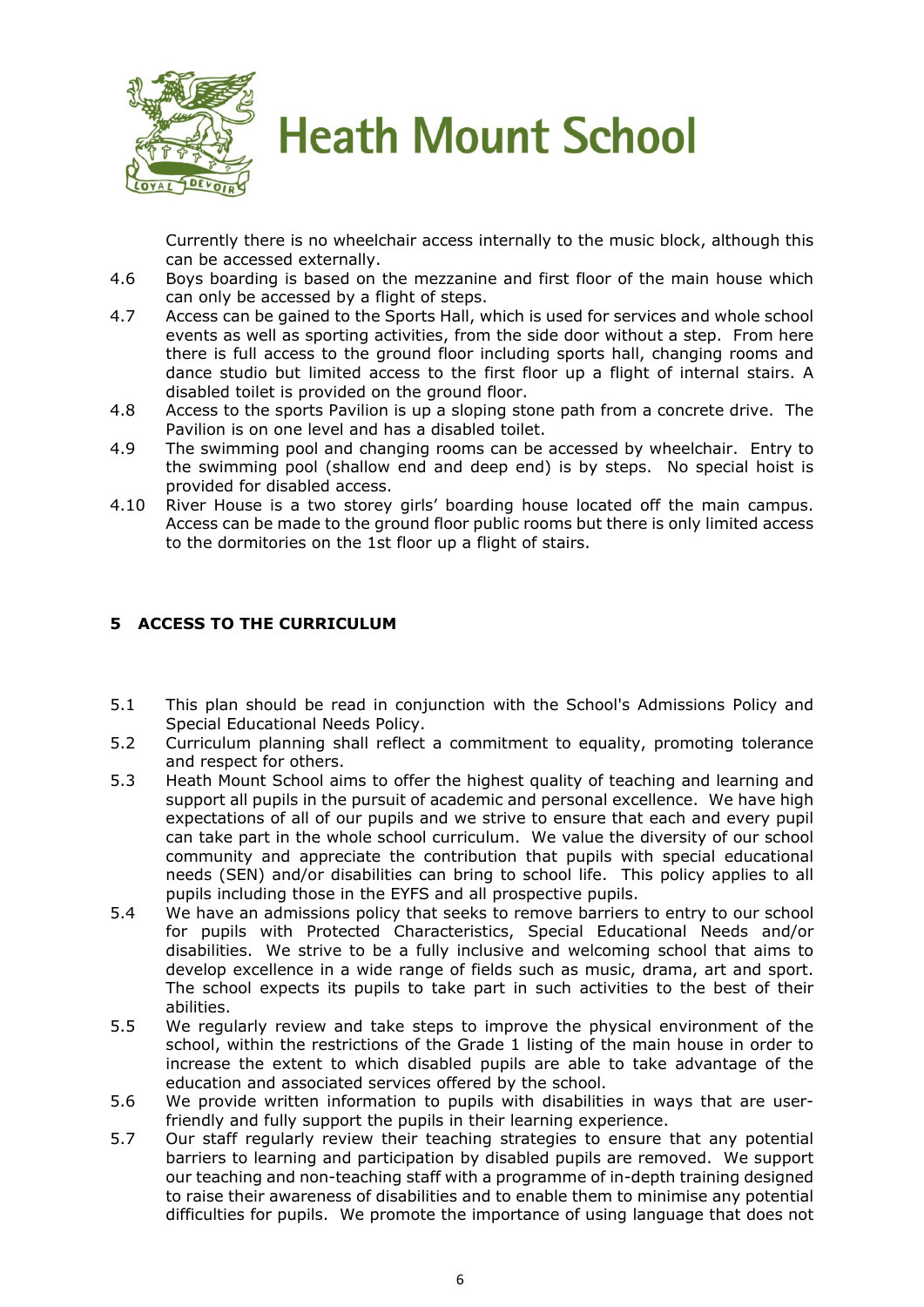

offend amongst both our staff and our pupils and ensure that, wherever possible, positive examples of disability are portrayed in teaching materials.

- 5.8 Where we provide an auxiliary aid or service as a reasonable adjustment, we will aim to do so at our own cost. Where a provision does not amount to a reasonable adjustment, we reserve the right to charge the parent at a level that reasonably reflects the cost to the School of providing that service. Details of costs will be provided in writing.
- 5.9 Wherever possible, we will make reasonable adjustments to the timetable to allow children with restricted mobility to attend accessible School facilities. One of the obvious problems the School has, in common with many other schools of its type and age, is its layout and plant.
- 5.10 The children can play in the large areas of playing fields and woodland areas during break times. The area is gently sloping and offers reasonable wheelchair access but this will be more difficult when the ground is wet.

| <b>Authorised by</b>                | Headmaster    |
|-------------------------------------|---------------|
| <b>Effective date of the policy</b> | 01 April 2021 |
| Review date of the policy           | March 2022    |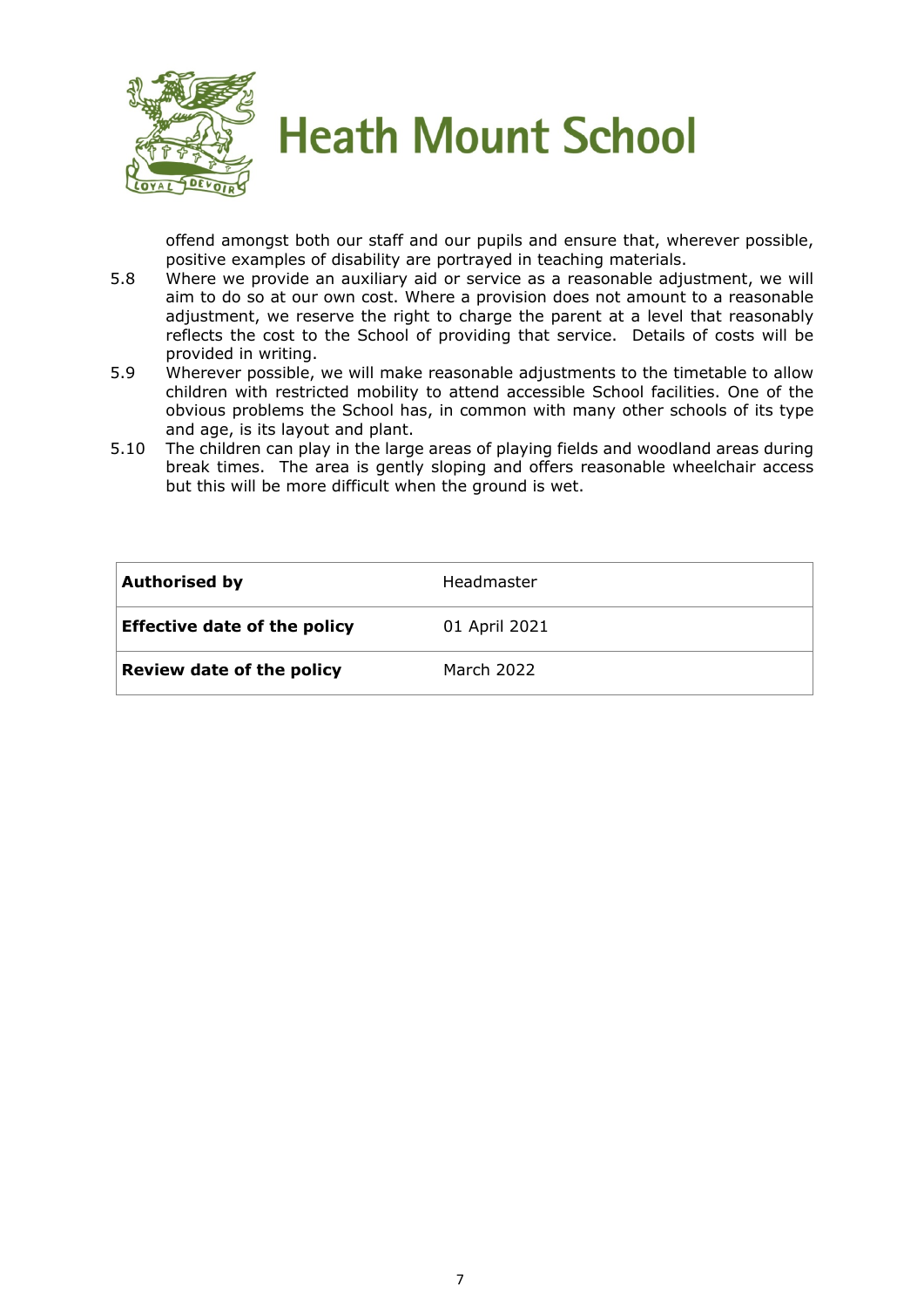

#### **Appendix 1: Improving Access to the Physical Environment**

|                   | <b>Targets</b>                                                                                                                                            | <b>Action and Resource</b>                                                                                                                                                                  | <b>Timescale</b>         | <b>Responsibility</b>      | <b>Evidence of</b>                           |
|-------------------|-----------------------------------------------------------------------------------------------------------------------------------------------------------|---------------------------------------------------------------------------------------------------------------------------------------------------------------------------------------------|--------------------------|----------------------------|----------------------------------------------|
|                   |                                                                                                                                                           | Required                                                                                                                                                                                    |                          |                            | <b>Implementation</b>                        |
| <b>Short Term</b> | Create a slope access to the Sports<br>Hall                                                                                                               | Slope access installed                                                                                                                                                                      | September 2021           | Assistant<br>Bursar        | Slope created                                |
| <b>Short Term</b> | Create a new disabled toilet within the<br>Sports Hall providing easy access and<br>better facilities                                                     | Rebuild of changing room,<br>entrance and toilet facilities                                                                                                                                 | September 2021           | Assistant<br>Bursar        | Building work<br>complete                    |
| <b>Short Term</b> | Annual fire risk assessment<br>improvements to include<br>recommendations of improvements for<br>the provision of mobility or sensory<br>impaired persons | Review all fire risk assessments<br>and implement training at Inset<br>for mobility or sensory impaired<br>persons                                                                          | Annually in<br>September | <b>Bursar</b>              | Training logs, risk<br>assessments           |
| <b>Short Term</b> | Ensure all necessary staff / pupils<br>have a PEEP in place                                                                                               | Review of staff / pupils requiring<br>PEEP                                                                                                                                                  | Annually in<br>September | <b>Bursar</b>              | PEEPs in place where<br>required             |
| <b>Short Term</b> | Mobile hearing loop to be installed in<br>the PAC                                                                                                         | Purchase and implementation of<br>a new hearing loop                                                                                                                                        | August 2022              | Bursar                     | Hearing loop in place                        |
| <b>Short Term</b> | Improve accessibility to School<br>vehicles                                                                                                               | Explore options for adapting our<br>current School vehicles or<br>purchase a new School vehicle<br>to allow those with mobility<br>difficulties easy access to board<br>our School vehicles | August 2022              | Assistant<br><b>Bursar</b> | One or more<br>accessible School<br>vehicles |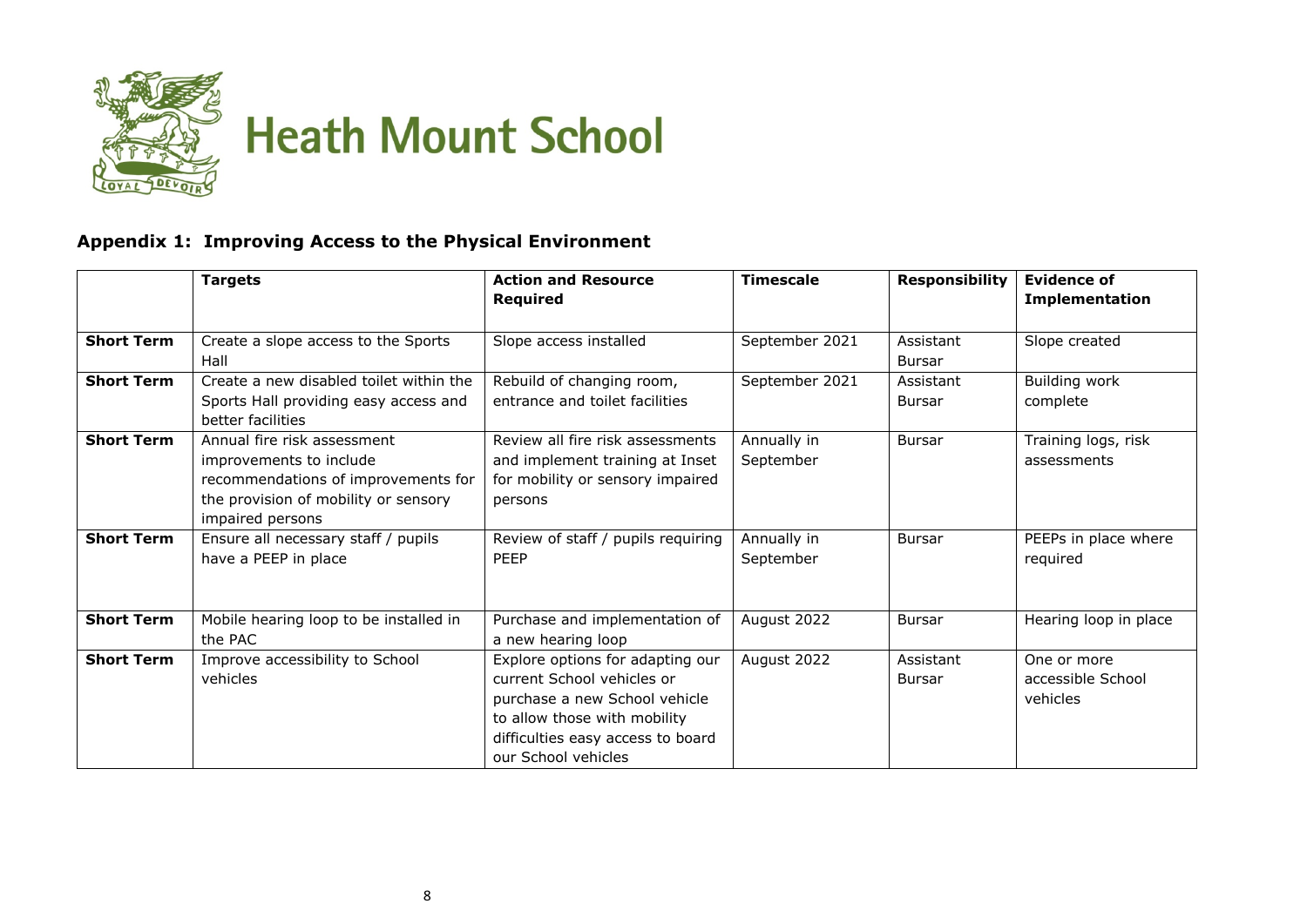

| <b>Medium</b>    | Ongoing LED light replacement            | Now the basement is complete   | Whole school       | <b>Bursar</b> | LED lights throughout  |
|------------------|------------------------------------------|--------------------------------|--------------------|---------------|------------------------|
| Term             | program across the school                | the rest of the School must    | completion by 2022 |               | the school             |
|                  |                                          | follow.                        |                    |               |                        |
| <b>Medium</b>    | Improve accessibility to second floor in | Review options available with  | 2023               | <b>Bursar</b> | Stone stairs have anti |
| term             | main school through improvement to       | Estate and Historic England    |                    |               | slip                   |
|                  | stone stairs                             |                                |                    |               |                        |
| <b>Long Term</b> | Improve access to swimming pool and      | Create new swimming pool       | 2025               | Bursar        | Accessible swimming    |
|                  | science labs                             | complex and science labs       |                    |               | pool and science       |
|                  |                                          |                                |                    |               | facilities             |
| <b>Long Term</b> | Improve access to dining facilities      | As part of the Landscape       | 2035               | <b>Bursar</b> | Accessible dining      |
|                  | through the development of a new         | Masterplan, undertake a design |                    |               | facility (new build)   |
|                  | dining facility                          | and planning working with the  |                    |               |                        |
|                  |                                          | Estate, Historic England and   |                    |               |                        |
|                  |                                          | local Planners                 |                    |               |                        |

#### **Appendix 2**: **Improving Access to the Curriculum and access to Information**

|                   | <b>Targets</b>                        | <b>Action and Resource</b>               | <b>Timescale</b> | <b>Responsibility</b> | <b>Evidence of</b>    |
|-------------------|---------------------------------------|------------------------------------------|------------------|-----------------------|-----------------------|
|                   |                                       | Required                                 |                  |                       | <b>Implementation</b> |
|                   |                                       |                                          |                  |                       |                       |
| <b>Short term</b> | Implementation of smaller             | Additional teaching support /            | September 2022   | Head                  | Smaller intervention  |
|                   | intervention groups where required in | 4 <sup>th</sup> set for Year 3 and above |                  |                       | groups from Yr 3-8    |
|                   | core subjects                         |                                          |                  |                       |                       |
| <b>Short term</b> | Greater expertise within the Learning | Specific training related to the         | September 2021   | Head of Learning      |                       |
|                   | Support Department and increased      | needs of the department                  | onwards          | Support               |                       |
|                   | work with outside agencies to improve |                                          |                  |                       |                       |
|                   | understanding and support             | Make greater links with                  |                  |                       |                       |
|                   |                                       | external agencies                        |                  |                       |                       |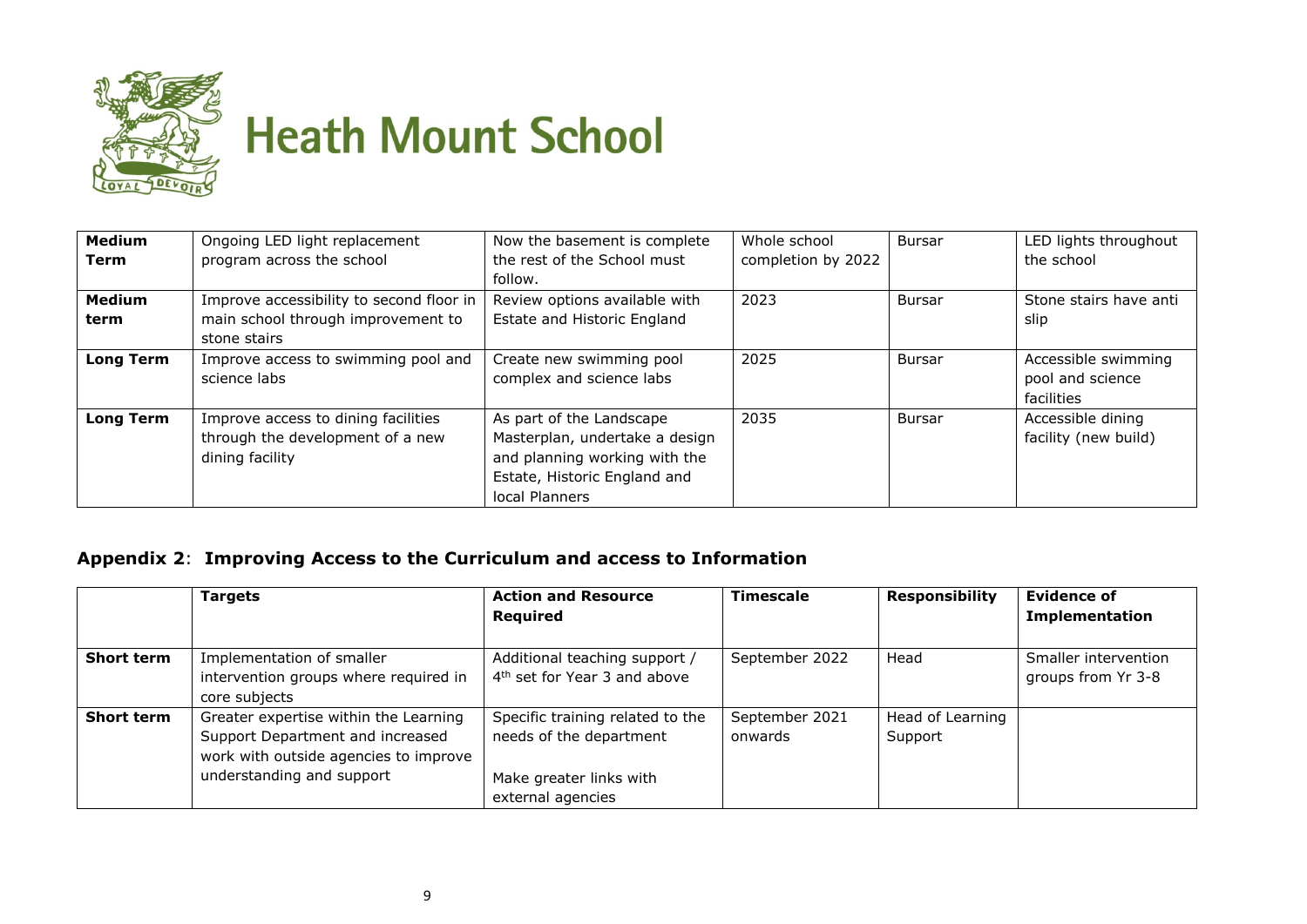

| <b>Short term</b> | Greater involvement of staff, including | Published review schedule,       | Ongoing from   | Head of Learning | Improved turnaround    |
|-------------------|-----------------------------------------|----------------------------------|----------------|------------------|------------------------|
|                   | Form Tutors, when reviewing Pupil       | including deadlines, to ensure   | September 2021 | Support          | time on new Pupil      |
|                   | Passports                               | all are clear on the             |                |                  | Passports being issued |
|                   |                                         | expectations                     |                |                  |                        |
| <b>Short term</b> | Access to laptops for children who will | Laptop and training              | September 2022 | Head/Bursar      | Laptops used in most   |
|                   | benefit from a device to support their  |                                  |                |                  | subjects by children   |
|                   | written work                            | Safeguarding systems in place    |                |                  | who require them to    |
|                   |                                         | for safe internet use            |                |                  | enhance their learning |
|                   |                                         |                                  |                |                  | opportunities due to a |
|                   |                                         |                                  |                |                  | learning or physical   |
|                   |                                         |                                  |                |                  | disability             |
| <b>Short term</b> | Provide access to, and / or guidance    | Invitational Lunchtime sessions  | October 2021   | Head of Learning | Increased pupil        |
|                   | for, the use of word and text to        | to provide support and training  | onwards        | Support          | confidence and ability |
|                   | Speech/speech to text software for      | for pupils when using software   |                |                  | to use software to     |
|                   | pupils at a significant disadvantage in |                                  |                |                  | support learning       |
|                   | the production of written expression    |                                  |                |                  |                        |
|                   | by physical means                       |                                  |                |                  |                        |
| <b>Short term</b> | Increased Learning Support staffing to  | Review of the working hours of   | Academic year  | Head of Learning |                        |
|                   | work across the four buildings          | staff/specialists to support the | 2021-2022      | Support,         |                        |
|                   |                                         | needs of pupils across the       |                | alongside        |                        |
|                   |                                         | school                           |                | Director of      |                        |
|                   |                                         |                                  |                | Curriculum and   |                        |
|                   |                                         |                                  |                | Headteacher      |                        |
| <b>Short term</b> | Whole school approach in the mental     | Review of initiatives in place   | Academic year  | Head of          |                        |
|                   | wellbeing of pupils and staff           | and continual work with pupils   | 2021-2022      | Wellbeing        |                        |
|                   |                                         | and staff to ensure needs are    |                |                  |                        |
|                   |                                         | being met, particularly in light |                |                  |                        |
|                   |                                         | of COVID-19                      |                |                  |                        |